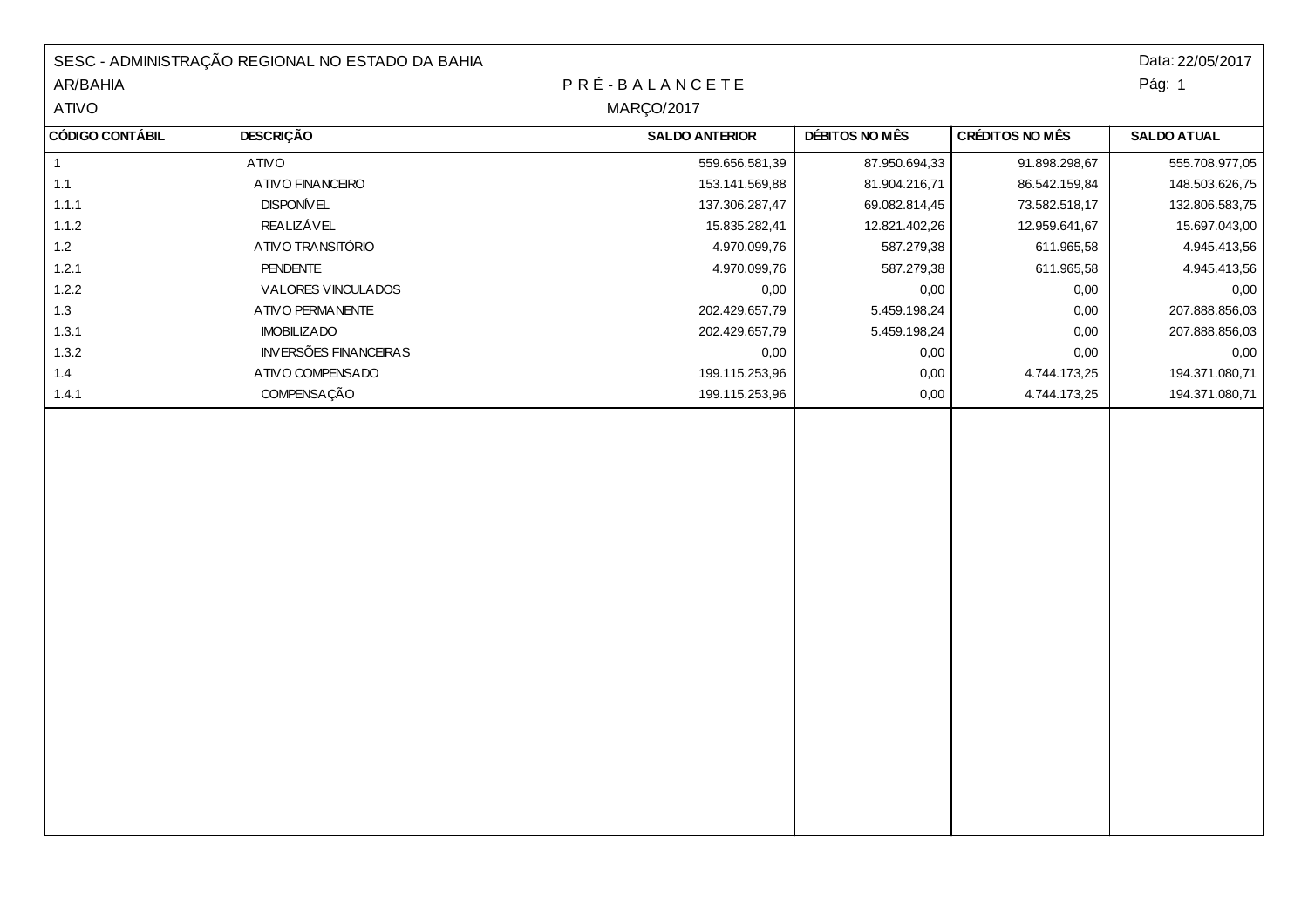| SESC - ADMINISTRAÇÃO REGIONAL NO ESTADO DA BAHIA |                                               |                       |                | Data: 22/05/2017       |                    |
|--------------------------------------------------|-----------------------------------------------|-----------------------|----------------|------------------------|--------------------|
| <b>AR/BAHIA</b>                                  | PRÉ-BALANCETE                                 |                       |                | Pág: 2                 |                    |
| <b>DESPESA</b>                                   | <b>MARÇO/2017</b>                             |                       |                |                        |                    |
| <b>CÓDIGO CONTÁBIL</b>                           | <b>DESCRIÇÃO</b>                              | <b>SALDO ANTERIOR</b> | DÉBITOS NO MÊS | <b>CRÉDITOS NO MÊS</b> | <b>SALDO ATUAL</b> |
| $\mathbf{3}$                                     | <b>DESPESAS CORRENTES</b>                     | 24.744.955,58         | 12.650.137,10  | 152.259.70             | 37.242.832,98      |
| 3.1                                              | PESSOAL E ENCARGOS SOCIAIS                    | 11.927.153,56         | 6.423.296,29   | 143.301,04             | 18.207.148,81      |
| 3.1.90                                           | APLICAÇÕES DIRETAS                            | 11.927.153,56         | 6.423.296,29   | 143.301,04             | 18.207.148,81      |
| 3.1.90.11                                        | VENCIMENTOS E VANTAGENS FIXAS - PESSOAL CIVIL | 9.393.001,35          | 4.838.911,57   | 113.178,79             | 14.118.734,13      |
| 3.1.90.13                                        | OBRIGAÇÕES PATRONAIS                          | 2.234.060,42          | 1.052.400,30   | 16.983,63              | 3.269.477,09       |
| 3.1.90.16                                        | OUTRAS DESPESAS VARIÁVEIS-PESSOAL CIVIL       | 300.091,79            | 531.984,42     | 13.138,62              | 818.937,59         |
| 3.3                                              | <b>OUTRAS DESPESAS CORRENTES</b>              | 12.817.802,02         | 6.226.840,81   | 8.958,66               | 19.035.684,17      |
| 3.3.50                                           | TRANSFERÊNCIAS A INSTITUIÇÕES PRIVADAS        | 611.618,88            | 296.574,47     | 0,00                   | 908.193,35         |
| 3.3.50.41                                        | <b>CONTRIBUIÇÕES</b>                          | 611.618,88            | 296.574,47     | 0,00                   | 908.193,35         |
| 3.3.90                                           | APLICAÇÕES DIRETAS                            | 12.206.183,14         | 5.930.266,34   | 8.958,66               | 18.127.490,82      |
| 3.3.90.30                                        | MATERIAL DE CONSUMO                           | 4.706.180,16          | 2.221.276,68   | 7.747,73               | 6.919.709,11       |
| 3.3.90.36                                        | OUTROS SERVIÇOS DE TERCEIROS - PESSOA         | 848.930,06            | 41.075,78      | 0,00                   | 890.005,84         |
| 3.3.90.39                                        | OUTROS SERVIÇOS DE TERCEIROS - PESSOA JURÍ    | 6.651.072,92          | 3.667.913,88   | 1.210,93               | 10.317.775,87      |
| 4                                                | DESPESAS DE CAPITAL                           | 5.152.524,81          | 5.421.598,24   | 18.800,00              | 10.555.323,05      |
| 4.4                                              | <b>INVESTIMENTOS</b>                          | 5.152.524,81          | 5.421.598,24   | 18.800,00              | 10.555.323,05      |
| 4.4.50                                           | TRANSFERÊNCIAS A INSTITUIÇÕES PRIVADAS        | 0,00                  | 0,00           | 0,00                   | 0,00               |
| 4.4.50.41                                        | <b>CONTRIBUIÇÕES</b>                          | 0,00                  | 0,00           | 0,00                   | 0,00               |
| 4.4.90                                           | APLICAÇÕES DIRETAS                            | 5.152.524,81          | 5.421.598,24   | 18.800,00              | 10.555.323,05      |
| 4.4.90.51                                        | OBRAS E INSTALAÇÕES                           | 4.546.250,60          | 4.833.354,65   | 0,00                   | 9.379.605,25       |
| 4.4.90.52                                        | EQUIPAMENTOS E MATERIAL PERMANENTE            | 606.274,21            | 588.243,59     | 18.800,00              | 1.175.717,80       |
| 4.5                                              | <b>INVERSÕES FINANCEIRAS</b>                  | 0,00                  | 0,00           | 0,00                   | 0,00               |
| 4.5.90                                           | APLICAÇÕES DIRETAS                            | 0,00                  | 0,00           | 0,00                   | 0,00               |
| 4.5.90.61                                        | A QUISIÇÃO DE IMÓVEIS                         | 0,00                  | 0,00           | 0,00                   | 0,00               |
| 4.5.90.64                                        | AQUISIÇÃO DE TÍT REPS DE CAP JA INTEGRALIZADO | 0,00                  | 0,00           | 0,00                   | 0,00               |
| 4.5.90.66                                        | CONCESSÃO DE EMPRÉSTIMOS                      | 0,00                  | 0,00           | 0,00                   | 0,00               |
| 4.6                                              | AMORTIZAÇÃO DA DÍVIDA INTERNA                 | 0,00                  | 0,00           | 0,00                   | 0,00               |
| 4.6.90                                           | APLICAÇÕES DIRETAS                            | 0,00                  | 0,00           | 0,00                   | 0,00               |
| 4.6.90.66                                        | CONCESSÃO DE EMPRÉSTIMOS                      | 0,00                  | 0,00           | 0,00                   | 0,00               |
| 4.6.90.79                                        | AMORTIZAÇÃO DE EMPRÉSTIMOS                    | 0,00                  | 0,00           | 0,00                   | 0,00               |
|                                                  |                                               |                       |                |                        |                    |
|                                                  |                                               |                       |                |                        |                    |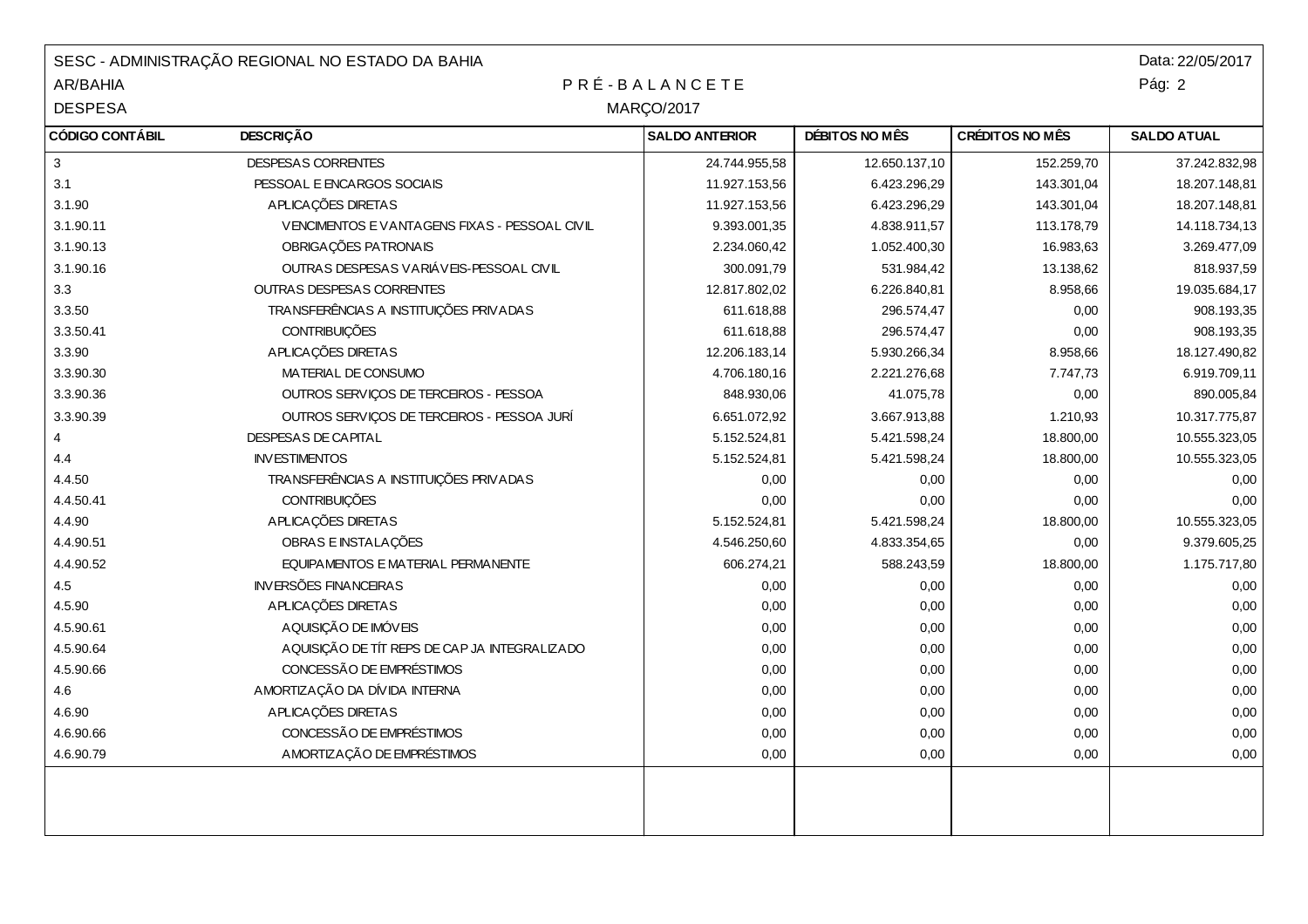| SESC - ADMINISTRAÇÃO REGIONAL NO ESTADO DA BAHIA<br>PRÉ-BALANCETE<br>AR/BAHIA |                                               |                       |                |                 | Data: 22/05/2017<br>Pág: 3 |  |  |
|-------------------------------------------------------------------------------|-----------------------------------------------|-----------------------|----------------|-----------------|----------------------------|--|--|
| EXTRAORÇAMENTARIA DEVEDORA<br><b>MARÇO/2017</b>                               |                                               |                       |                |                 |                            |  |  |
| <b>CÓDIGO CONTÁBIL</b>                                                        | <b>DESCRIÇÃO</b>                              | <b>SALDO ANTERIOR</b> | DÉBITOS NO MÊS | CRÉDITOS NO MÊS | <b>SALDO ATUAL</b>         |  |  |
| $\sqrt{5}$                                                                    | CONTAS DE RESULTADO PATRIMONIAL               | 0,00                  | 0,00           | 0,00            | 0,00                       |  |  |
| 5.1                                                                           | MUTAÇÕES PATRIMONIAIS                         | 0,00                  | 0,00           | 0,00            | 0,00                       |  |  |
| 5.1.10                                                                        | MUTAÇÕES DE RECEITA DE CAPITAL                | 0,00                  | 0,00           | 0,00            | 0,00                       |  |  |
| 5.1.10.01                                                                     | <b>EMPRÉSTIMOS OBTIDOS</b>                    | 0,00                  | 0,00           | 0,00            | 0,00                       |  |  |
| 5.1.10.02                                                                     | AMORTIZAÇÕES DE EMPRESTIMOS CONCEDIDOS        | 0,00                  | 0,00           | 0,00            | 0,00                       |  |  |
| 5.1.10.03                                                                     | ALIENAÇÃO DE BENS E TÍTULOS                   | 0,00                  | 0,00           | 0,00            | 0,00                       |  |  |
| 5.1.10.04                                                                     | SUPERAVIT FINANCEIRO DO EXERCÍCIO ANTERIOR-DB | 0,00                  | 0,00           | 0,00            | 0,00                       |  |  |
| 5.1.30                                                                        | MUTAÇÕES DO ATIVO E PASSIVO PERMANENTES       | 0,00                  | 0,00           | 0,00            | 0,00                       |  |  |
| 5.1.30.01                                                                     | BAIXA NO ATIVO PERMANENTE-DB                  | 0,00                  | 0,00           | 0,00            | 0,00                       |  |  |
| 5.1.30.02                                                                     | INCORPORAÇÃO NO PASSIVO PERMANENTE            | 0,00                  | 0,00           | 0,00            | 0,00                       |  |  |
| 5.1.90                                                                        | OUTRAS MUTAÇÕES PATRIMONIAIS                  | 0,00                  | 0,00           | 0,00            | 0,00                       |  |  |
| 5.1.90.01                                                                     | BAIXA NO ATIVO FINANCEIRO                     | 0,00                  | 0,00           | 0,00            | 0,00                       |  |  |
| 5.1.90.02                                                                     | BAIXA NO ATIVO TRANSITÓRIO                    | 0,00                  | 0,00           | 0,00            | 0,00                       |  |  |
| 5.1.90.03                                                                     | INCORPORAÇÃO NO PASSIVO FINANCEIRO            | 0,00                  | 0,00           | 0,00            | 0,00                       |  |  |
| 5.1.90.04                                                                     | INCORPORAÇÃO NO PASSIVO TRANSITÓRIO           | 0,00                  | 0,00           | 0,00            | 0,00                       |  |  |
| 5.1.90.05                                                                     | <b>BAIXA DE RECEITA</b>                       | 0,00                  | 0,00           | 0,00            | 0,00                       |  |  |
| $5.2\,$                                                                       | RESULTADO DO EXERCÍCIO                        | 0,00                  | 0,00           | 0,00            | 0,00                       |  |  |
| 5.2.00                                                                        | RESULTADO DO EXERCÍCIO                        | 0,00                  | 0,00           | 0,00            | 0,00                       |  |  |
| 5.2.00.00                                                                     | RESULTADO DO EXERCÍCIO                        | 0,00                  | 0,00           | 0,00            | 0,00                       |  |  |
|                                                                               |                                               |                       |                |                 |                            |  |  |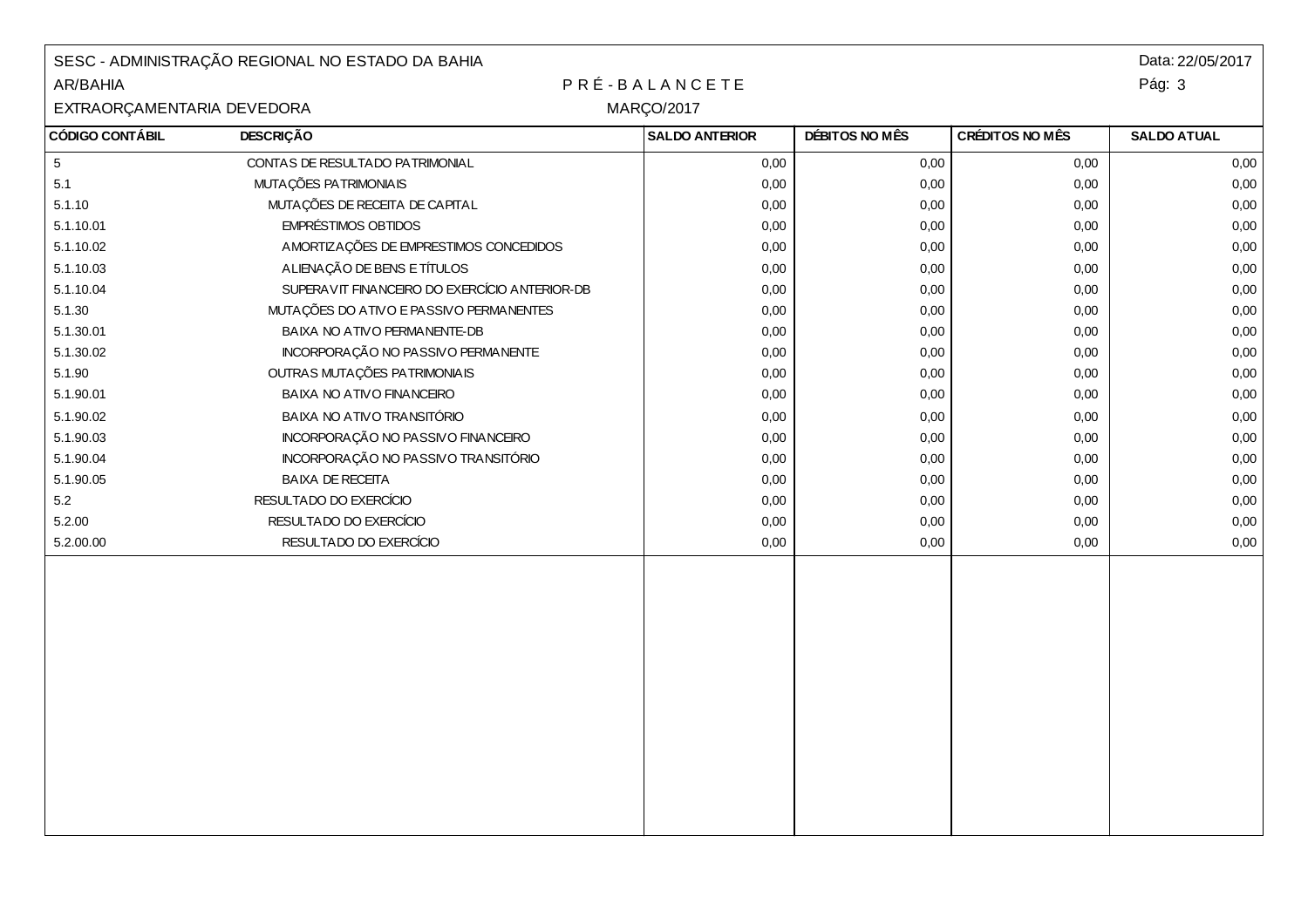|                        | SESC - ADMINISTRAÇÃO REGIONAL NO ESTADO DA BAHIA |  |                       |                |                        | Data: 22/05/2017   |
|------------------------|--------------------------------------------------|--|-----------------------|----------------|------------------------|--------------------|
| AR/BAHIA               |                                                  |  | PRÉ-BALANCETE         |                |                        | Pág: 4             |
| PASSIVO                | <b>MARÇO/2017</b>                                |  |                       |                |                        |                    |
| <b>CÓDIGO CONTÁBIL</b> | <b>DESCRIÇÃO</b>                                 |  | <b>SALDO ANTERIOR</b> | DÉBITOS NO MÊS | <b>CRÉDITOS NO MÊS</b> | <b>SALDO ATUAL</b> |
| $\overline{2}$         | PASSIVO                                          |  | 556.739.118,73        | 16.478.846,31  | 11.557.577,19          | 551.817.849,61     |
| 2.1                    | PASSIVO FINANCEIRO                               |  | 13.390.331,00         | 11.697.637,06  | 11.519.625,98          | 13.212.319,92      |
| 2.1.1                  | EXIGÍVEL IMEDIATO                                |  | 10.148.724,56         | 11.653.747,16  | 11.246.115,96          | 9.741.093,36       |
| 2.1.2                  | EXIGÍVEL MEDIATO                                 |  | 3.241.606,44          | 43.889,90      | 273.510,02             | 3.471.226,56       |
| $2.2\,$                | PASSIVO TRANSITÓRIO                              |  | 104.087,43            | 37.036,00      | 37.951,21              | 105.002,64         |
| 2.2.1                  | <b>PENDENTE</b>                                  |  | 104.087,43            | 37.036,00      | 37.951,21              | 105.002,64         |
| 2.2.2                  | VALORES VINCULADOS                               |  | 0,00                  | 0,00           | 0,00                   | 0,00               |
| 2.3                    | PASSIVO PERMANENTE                               |  | 344.129.446,34        | 0,00           | 0,00                   | 344.129.446,34     |
| 2.3.1                  | DÍVIDAS DE OPERAÇÕES INTERNAS                    |  | 0,00                  | 0,00           | 0,00                   | 0,00               |
| 2.3.2                  | NÃO EXIGÍVEL                                     |  | 344.129.446,34        | 0,00           | 0,00                   | 344.129.446,34     |
| $2.4\,$                | PASSIVO COMPENSADO                               |  | 199.115.253,96        | 4.744.173,25   | 0,00                   | 194.371.080,71     |
| 2.4.1                  | <b>COMPENSAÇÃO</b>                               |  | 199.115.253,96        | 4.744.173,25   | 0,00                   | 194.371.080,71     |
|                        |                                                  |  |                       |                |                        |                    |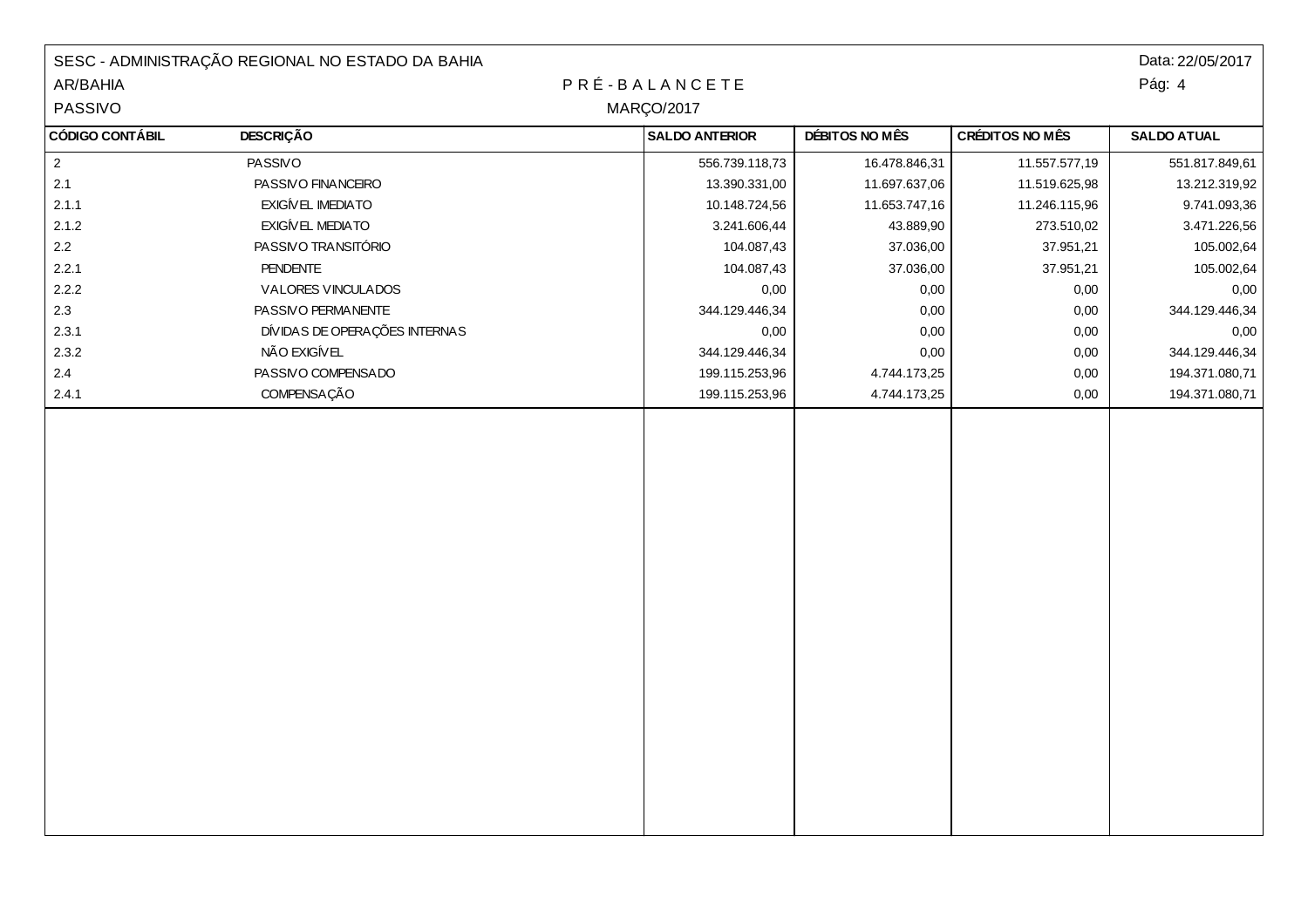| SESC - ADMINISTRAÇÃO REGIONAL NO ESTADO DA BAHIA |                                         |                       |                |                        | Data: 22/05/2017   |  |
|--------------------------------------------------|-----------------------------------------|-----------------------|----------------|------------------------|--------------------|--|
| AR/BAHIA                                         | PRÉ-BALANCETE                           |                       |                |                        |                    |  |
| <b>RECEITA</b>                                   |                                         | <b>MARÇO/2017</b>     |                |                        |                    |  |
| <b>CÓDIGO CONTÁBIL</b>                           | <b>DESCRIÇÃO</b>                        | <b>SALDO ANTERIOR</b> | DÉBITOS NO MÊS | <b>CRÉDITOS NO MÊS</b> | <b>SALDO ATUAL</b> |  |
| $\mathbf{1}$                                     | RECEITAS CORRENTES                      | 27.652.427,74         | 11.098,10      | 13.426.864,12          | 41.068.193,76      |  |
| 1.2                                              | RECEITAS DE CONTRIBUIÇÕES               | 20.803.363,04         | 0,00           | 10.087.566,85          | 30.890.929,89      |  |
| 1.2.10                                           | CONTRIBUIÇÕES SOCIAIS                   | 20.803.363,04         | 0,00           | 10.087.566,85          | 30.890.929,89      |  |
| 1.2.10.35                                        | CONTRIBUIÇÃO E ADICIONAL PARA O SESC    | 20.803.363,04         | 0,00           | 10.087.566,85          | 30.890.929,89      |  |
| 1.3                                              | <b>RECEITA PATRIMONIAL</b>              | 2.669.140,77          | 0,00           | 1.444.882,60           | 4.114.023,37       |  |
| 1.3.10                                           | RECEITAS IMOBILIÁRIAS                   | 45.350,59             | 0,00           | 35.888,64              | 81.239,23          |  |
| 1.3.10.11                                        | <b>ALUGUÉIS</b>                         | 0,00                  | 0,00           | 0,00                   | 0,00               |  |
| 1.3.10.12                                        | <b>ARRENDAMENTOS</b>                    | 0,00                  | 0,00           | 0,00                   | 0,00               |  |
| 1.3.10.15                                        | TAXA DE OCUPAÇÃO DE IMÓVEIS             | 45.350,59             | 0,00           | 35.888,64              | 81.239,23          |  |
| 1.3.20                                           | RECEITAS DE VALORES MOBILIÁRIOS         | 2.623.790,18          | 0,00           | 1.408.993,96           | 4.032.784,14       |  |
| 1.3.20.21                                        | JUROS DE TÍTULOS DE RENDA               | 2.623.790,18          | 0,00           | 1.408.993,96           | 4.032.784,14       |  |
| 1.3.20.22                                        | <b>DIVIDENDOS</b>                       | 0,00                  | 0,00           | 0,00                   | 0,00               |  |
| 1.3.90                                           | <b>OUTRAS RECEITAS PATRIMONIAIS</b>     | 0,00                  | 0,00           | 0,00                   | 0,00               |  |
| 1.3.90.01                                        | <b>JUROS BANCÁRIOS</b>                  | 0,00                  | 0,00           | 0,00                   | 0,00               |  |
| 1.3.90.99                                        | PRODUTOS DE OUTRAS OPERAÇÕES            | 0,00                  | 0,00           | 0,00                   | 0,00               |  |
| 1.6                                              | RECEITAS DE SERVIÇOS                    | 4.150.420,66          | 11.098,10      | 1.847.914,35           | 5.987.236,91       |  |
| 1.6.10                                           | RECEITA OPERACIONAL                     | 4.150.420,66          | 11.098,10      | 1.847.914,35           | 5.987.236,91       |  |
| 1.6.10.05                                        | SERVIÇOS DE SAÚDE                       | 2.415.695,27          | 6.324,06       | 981.755,59             | 3.391.126,80       |  |
| 1.6.10.16                                        | SERVIÇOS EDUCACIONAIS                   | 495.835,59            | 0,00           | 193.427,09             | 689.262,68         |  |
| 1.6.10.19                                        | SERVIÇOS RECREATIVOS E CULTURAIS        | 1.193.825,44          | 4.774,04       | 649.953,47             | 1.839.004,87       |  |
| 1.6.10.99                                        | OUTROS SERVIÇOS                         | 45.064,36             | 0,00           | 22.778,20              | 67.842,56          |  |
| 1.7                                              | TRANSFERÊNCIAS CORRENTES                | 0,00                  | 0,00           | 0,00                   | 0,00               |  |
| 1.7.30                                           | TRANSFERÊNCIAS DE INSTITUIÇÕES PRIVADAS | 0,00                  | 0,00           | 0,00                   | 0,00               |  |
| 1.7.30.01                                        | SUBVENÇÕES ORDINÁRIAS                   | 0,00                  | 0,00           | 0,00                   | 0,00               |  |
| 1.7.30.02                                        | SUBVENÇÕES EXTRA ORDINÁRIAS             | 0,00                  | 0,00           | 0,00                   | 0,00               |  |
| 1.7.30.03                                        | OUTRAS TRANSFERÊNCIAS REGULAMENTARES    | 0,00                  | 0,00           | 0,00                   | 0,00               |  |
| 1.7.30.99                                        | TRANSFERÊNCIAS DE OUTRAS FONTES         | 0,00                  | 0,00           | 0,00                   | 0,00               |  |
| 1.9                                              | <b>OUTRAS RECEITAS CORRENTES</b>        | 29.503,27             | 0,00           | 46.500,32              | 76.003,59          |  |
| 1.9.20                                           | <b>INDENIZAÇÕES E RESTITUIÇÕES</b>      | 29.503,27             | 0,00           | 46.500,32              | 76.003,59          |  |
| 1.9.20.21                                        | <b>INDENIZAÇÕES</b>                     | 0,00                  | 0,00           | 0,00                   | 0,00               |  |
| 1.9.20.22                                        | <b>RESTITUIÇÕES</b>                     | 29.503,27             | 0,00           | 46.500,32              | 76.003,59          |  |
| $\overline{2}$                                   | RECEITAS DE CAPITAL                     | 0,00                  | 0,00           | 0,00                   | 0,00               |  |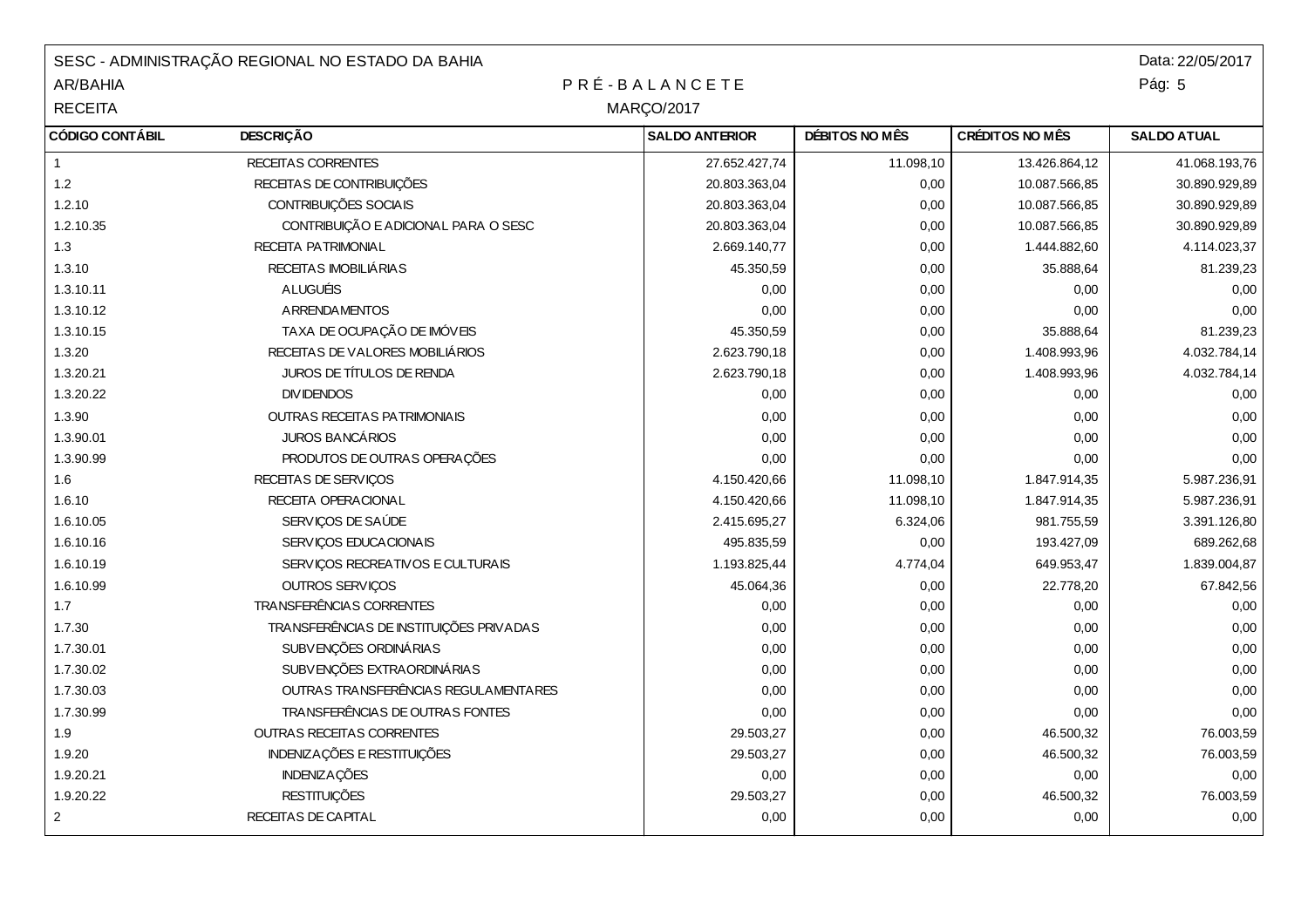|                        | SESC - ADMINISTRAÇÃO REGIONAL NO ESTADO DA BAHIA |                       |                |                 | Data: 22/05/2017   |
|------------------------|--------------------------------------------------|-----------------------|----------------|-----------------|--------------------|
| AR/BAHIA               |                                                  | PRÉ-BALANCETE         |                |                 | Pág: 6             |
| <b>RECEITA</b>         | <b>MARÇO/2017</b>                                |                       |                |                 |                    |
| <b>CÓDIGO CONTÁBIL</b> | <b>DESCRIÇÃO</b>                                 | <b>SALDO ANTERIOR</b> | DÉBITOS NO MÊS | CRÉDITOS NO MÊS | <b>SALDO ATUAL</b> |
| 2.2                    | ALIENAÇÃO DE BENS                                | 0,00                  | 0,00           | 0,00            | 0,00               |
| 2.2.10                 | A LIENAÇÃO DE BENS MÓVEIS                        | 0,00                  | 0,00           | 0,00            | 0,00               |
| 2.2.10.11              | ALIENAÇÃO DE TÍTULOS MOBILIÁRIOS                 | 0,00                  | 0,00           | 0,00            | 0,00               |
| 2.2.10.19              | A LIENAÇÃO DE OUTROS BENS MÓVEIS                 | 0,00                  | 0,00           | 0,00            | 0,00               |
| 2.2.20                 | A LIENAÇÃO DE BENS IMÓVEIS                       | 0,00                  | 0,00           | 0,00            | 0,00               |
| 2.2.20.29              | ALIENAÇÃO DE OUTROS BENS IMÓVEIS                 | 0,00                  | 0,00           | 0,00            | 0,00               |
| $2.5\,$                | OUTRAS RECEITAS DE CAPITAL                       | 0,00                  | 0,00           | 0,00            | 0,00               |
| 2.5.80                 | SALDOS DE EXERCÍCIOS ANTERIORES                  | 0,00                  | 0,00           | 0,00            | 0,00               |
| 2.5.80.99              | RECURSOS DIVERSOS                                | 0,00                  | 0,00           | 0,00            | 0,00               |
|                        |                                                  |                       |                |                 |                    |